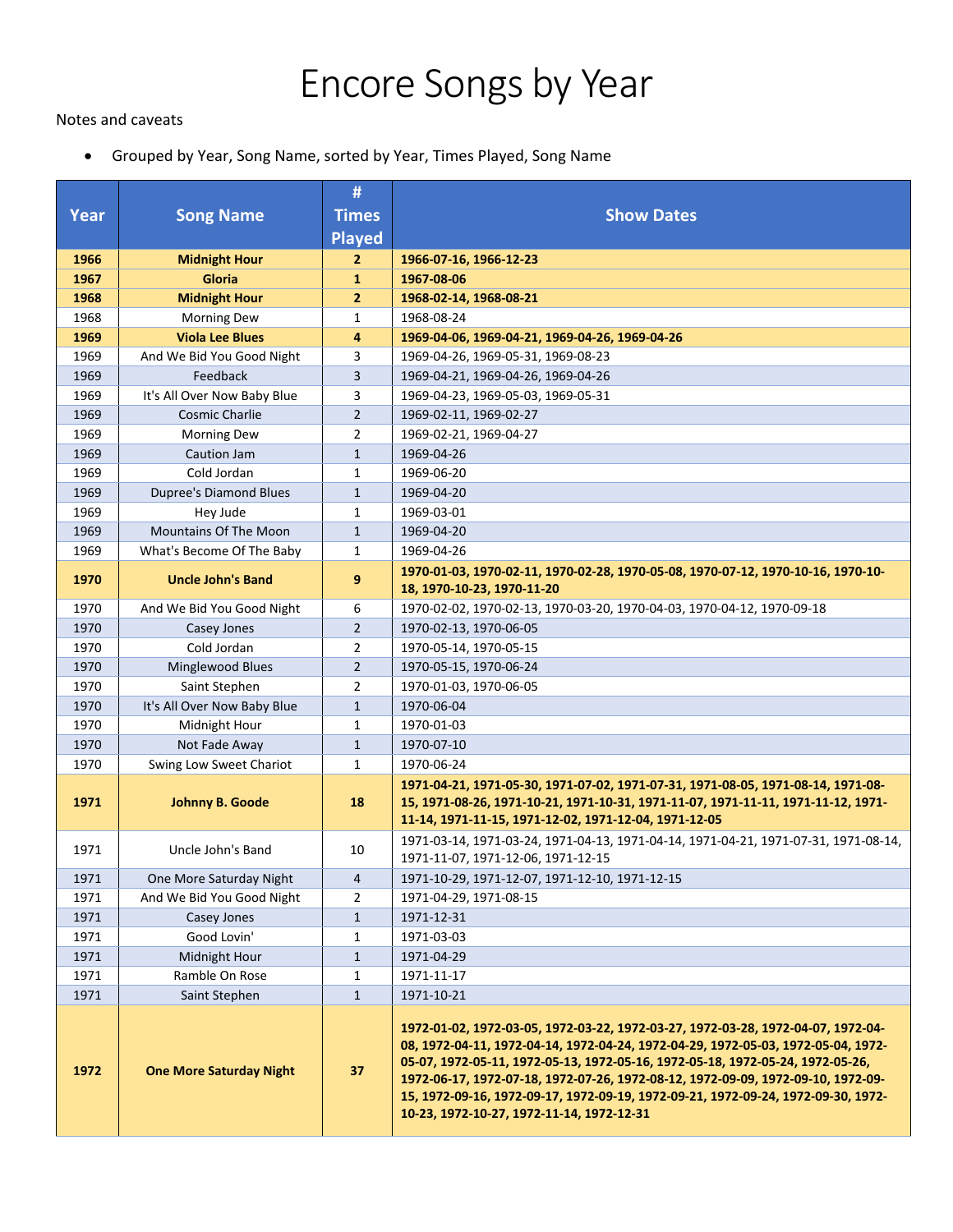| <b>Year</b>  | <b>Song Name</b>                            | #<br><b>Times</b><br><b>Played</b> | <b>Show Dates</b>                                                                                                                                                                          |
|--------------|---------------------------------------------|------------------------------------|--------------------------------------------------------------------------------------------------------------------------------------------------------------------------------------------|
| 1972         | Johnny B. Goode                             | 13                                 | 1972-07-16, 1972-09-19, 1972-09-26, 1972-10-02, 1972-10-09, 1972-10-17, 1972-10-21,<br>1972-10-28, 1972-11-13, 1972-11-15, 1972-11-17, 1972-12-12, 1972-12-15                              |
| 1972         | Uncle John's Band                           | 12                                 | 1972-04-29, 1972-05-23, 1972-08-20, 1972-08-24, 1972-10-02, 1972-10-17, 1972-10-27,<br>1972-10-30, 1972-11-18, 1972-11-22, 1972-12-10, 1972-12-31                                          |
| 1972         | Sugar Magnolia                              | $\overline{2}$                     | 1972-03-23, 1972-08-25                                                                                                                                                                     |
| 1972         | Around And Around                           | $\mathbf{1}$                       | 1972-09-27                                                                                                                                                                                 |
| 1972         | Casey Jones                                 | $\mathbf{1}$                       | 1972-12-11                                                                                                                                                                                 |
| 1972         | Sidewalks Of New York                       | $\mathbf{1}$                       | 1972-03-28                                                                                                                                                                                 |
| 1972         | Sing Me Back Home                           | $\mathbf{1}$                       | 1972-05-18                                                                                                                                                                                 |
| 1973         | <b>Casey Jones</b>                          | 15                                 | 1973-02-09, 1973-02-17, 1973-02-19, 1973-02-22, 1973-03-19, 1973-03-31, 1973-05-<br>13, 1973-05-26, 1973-09-21, 1973-10-23, 1973-10-29, 1973-11-17, 1973-12-10, 1973-<br>12-12, 1973-12-19 |
| 1973         | One More Saturday Night                     | 13                                 | 1973-02-15, 1973-03-22, 1973-06-30, 1973-08-01, 1973-09-08, 1973-09-12, 1973-09-15,<br>1973-09-26, 1973-10-23, 1973-10-30, 1973-11-10, 1973-12-04, 1973-12-08                              |
| 1973         | Johnny B. Goode                             | 10                                 | 1973-02-21, 1973-02-24, 1973-03-24, 1973-04-02, 1973-05-20, 1973-06-22, 1973-06-26,<br>1973-10-19, 1973-11-11, 1973-11-23                                                                  |
| 1973         | Uncle John's Band                           | 8                                  | 1973-02-15, 1973-10-25, 1973-10-27, 1973-11-09, 1973-11-11, 1973-11-20, 1973-11-21,<br>1973-12-18                                                                                          |
| 1973         | And We Bid You Good Night                   | 4                                  | 1973-02-28, 1973-04-02, 1973-11-11, 1973-11-25                                                                                                                                             |
| 1973         | Stella Blue                                 | $\overline{2}$                     | 1973-09-08, 1973-10-19                                                                                                                                                                     |
| 1973         | Around And Around                           | 1                                  | 1973-09-07                                                                                                                                                                                 |
| 1973         | Eyes Of The World                           | $\mathbf{1}$                       | 1973-10-19                                                                                                                                                                                 |
| 1973         | Goin' Down The Road Feelin'<br>Bad          | 1                                  | 1973-08-01                                                                                                                                                                                 |
| 1973         | <b>Morning Dew</b>                          | $\mathbf{1}$                       | 1973-12-02                                                                                                                                                                                 |
| 1974         | <b>U.S. Blues</b>                           | 14                                 | 1974-05-19, 1974-07-21, 1974-08-05, 1974-08-06, 1974-09-09, 1974-09-10, 1974-09-<br>11, 1974-09-14, 1974-09-18, 1974-09-20, 1974-10-16, 1974-10-17, 1974-10-18, 1974-<br>$10 - 19$         |
| 1974         | Casey Jones                                 | 9                                  | 1974-02-23, 1974-05-25, 1974-06-08, 1974-06-16, 1974-06-23, 1974-07-29, 1974-08-04,<br>1974-09-21, 1974-10-17                                                                              |
| 1974         | One More Saturday Night                     | 5                                  | 1974-03-23, 1974-05-14, 1974-06-08, 1974-09-09, 1974-10-19                                                                                                                                 |
| 1974         | Johnny B. Goode                             | 4                                  | 1974-02-23, 1974-05-21, 1974-06-22, 1974-10-20                                                                                                                                             |
| 1974         | And We Bid You Good Night                   | $\overline{2}$                     | 1974-02-23, 1974-10-20                                                                                                                                                                     |
| 1974         | Eyes Of The World                           | $\overline{2}$                     | 1974-06-26, 1974-07-27                                                                                                                                                                     |
| 1974         | Ship Of Fools                               | $\overline{2}$                     | 1974-06-28, 1974-07-25                                                                                                                                                                     |
| 1974         | Uncle John's Band                           | $\overline{2}$                     | 1974-02-22, 1974-07-31                                                                                                                                                                     |
| 1974         | It's All Over Now Baby Blue                 | 1                                  | 1974-02-24                                                                                                                                                                                 |
| 1974<br>1974 | Mississippi Half Step<br><b>Morning Dew</b> | $\mathbf{1}$                       | 1974-10-20<br>1974-06-18                                                                                                                                                                   |
| 1975         | Johnny B. Goode                             | 1<br>$\mathbf{1}$                  | 1975-03-23                                                                                                                                                                                 |
| 1975         | U.S. Blues                                  | $\mathbf{1}$                       | 1975-06-17                                                                                                                                                                                 |
| 1976         | <b>U.S. Blues</b>                           | 14                                 | 1976-06-12, 1976-06-14, 1976-06-18, 1976-06-26, 1976-06-27, 1976-06-29, 1976-07-<br>12, 1976-07-16, 1976-07-17, 1976-08-02, 1976-09-24, 1976-09-27, 1976-10-01, 1976-<br>10-09             |
| 1976         | Johnny B. Goode                             | 10                                 | 1976-06-04, 1976-06-11, 1976-06-15, 1976-06-21, 1976-07-14, 1976-07-18, 1976-08-04,<br>1976-09-28, 1976-10-10, 1976-10-14                                                                  |
| 1976         | Not Fade Away                               | 3                                  | 1976-06-19, 1976-06-28, 1976-07-17                                                                                                                                                         |
| 1976         | Sugar Magnolia                              | $\overline{2}$                     | 1976-06-12, 1976-08-02                                                                                                                                                                     |
| 1976         | And We Bid You Good Night                   | $\mathbf{1}$                       | 1976-12-31                                                                                                                                                                                 |
| 1976         | Dancin' In The Streets                      | 1                                  | 1976-07-13                                                                                                                                                                                 |
| 1976         | Franklin's Tower                            | $1\,$                              | 1976-06-09                                                                                                                                                                                 |
| 1976         | <b>Morning Dew</b>                          | $\mathbf{1}$                       | 1976-09-30                                                                                                                                                                                 |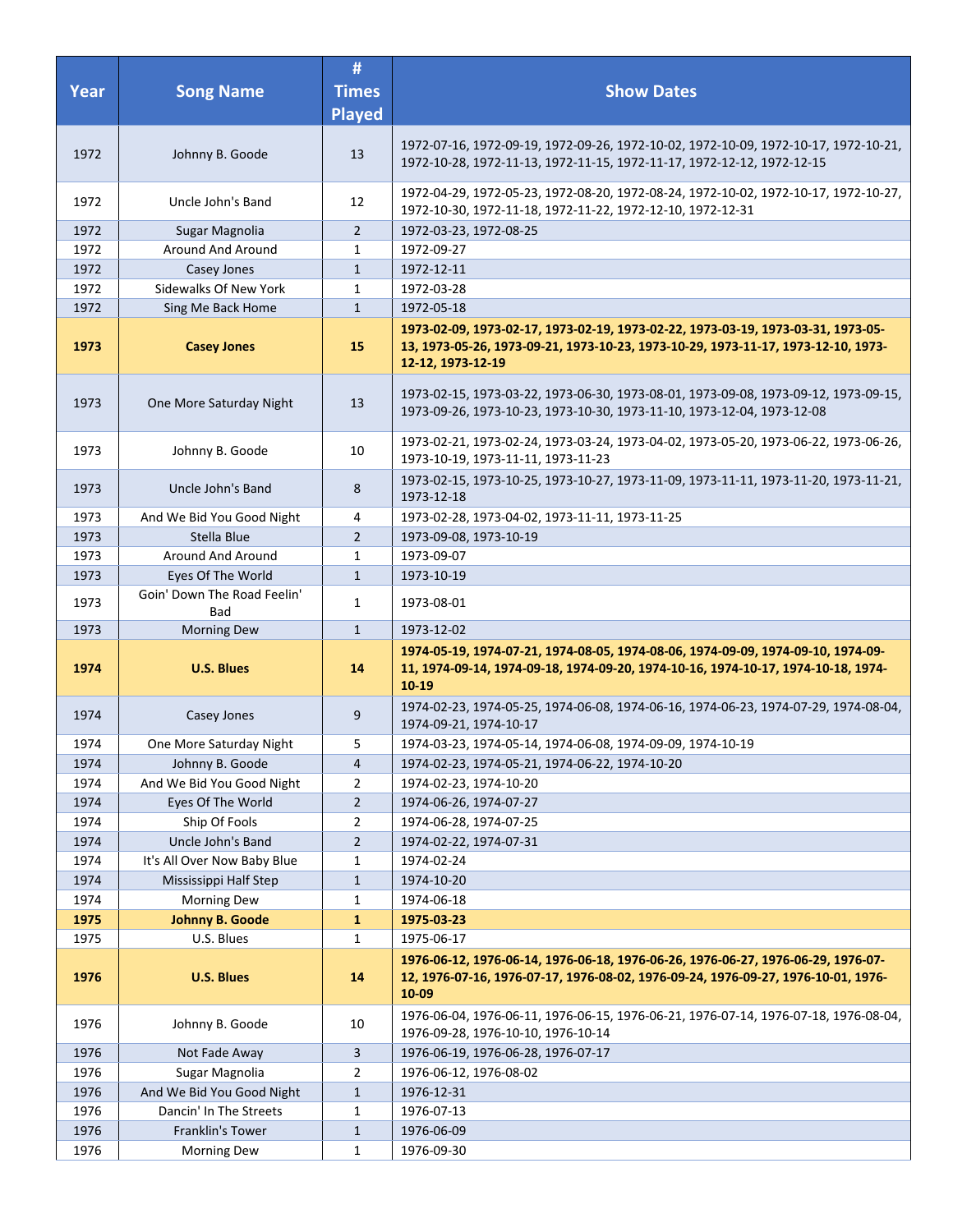|              |                                              | #                 |                                                                                                                                                                                                                                                                                                                                                                           |
|--------------|----------------------------------------------|-------------------|---------------------------------------------------------------------------------------------------------------------------------------------------------------------------------------------------------------------------------------------------------------------------------------------------------------------------------------------------------------------------|
| <b>Year</b>  | <b>Song Name</b>                             | <b>Times</b>      | <b>Show Dates</b>                                                                                                                                                                                                                                                                                                                                                         |
|              |                                              | <b>Played</b>     |                                                                                                                                                                                                                                                                                                                                                                           |
| 1976<br>1976 | One More Saturday Night<br>Sunshine Daydream | $\mathbf{1}$<br>1 | 1976-12-31<br>1976-06-12                                                                                                                                                                                                                                                                                                                                                  |
| 1976         | The Wheel                                    | $\mathbf{1}$      | 1976-06-03                                                                                                                                                                                                                                                                                                                                                                |
| 1976         | Uncle John's Band                            | 1                 | 1976-12-31                                                                                                                                                                                                                                                                                                                                                                |
|              |                                              |                   |                                                                                                                                                                                                                                                                                                                                                                           |
| 1977         | <b>U.S. Blues</b>                            | 13                | 1977-02-26, 1977-03-20, 1977-04-25, 1977-05-07, 1977-05-13, 1977-05-21, 1977-05-<br>28, 1977-06-07, 1977-06-09, 1977-09-28, 1977-10-16, 1977-11-01, 1977-12-30                                                                                                                                                                                                            |
| 1977         | Johnny B. Goode                              | 11                | 1977-02-27, 1977-04-27, 1977-05-05, 1977-05-12, 1977-05-25, 1977-10-02, 1977-10-12,<br>1977-10-30, 1977-11-04, 1977-11-06, 1977-12-29                                                                                                                                                                                                                                     |
| 1977         | One More Saturday Night                      | 10                | 1977-03-19, 1977-04-23, 1977-05-08, 1977-06-04, 1977-06-09, 1977-10-07, 1977-10-15,<br>1977-10-29, 1977-11-05, 1977-12-31                                                                                                                                                                                                                                                 |
| 1977         | Uncle John's Band                            | 10                | 1977-03-18, 1977-03-19, 1977-04-29, 1977-05-03, 1977-05-09, 1977-05-15, 1977-05-26,<br>1977-06-07, 1977-09-29, 1977-10-06                                                                                                                                                                                                                                                 |
| 1977         | <b>Brokedown Palace</b>                      | 5                 | 1977-05-01, 1977-05-11, 1977-05-18, 1977-06-08, 1977-10-14                                                                                                                                                                                                                                                                                                                |
| 1977         | <b>Terrapin Station</b>                      | 5                 | 1977-03-20, 1977-04-30, 1977-09-03, 1977-11-02, 1977-12-29                                                                                                                                                                                                                                                                                                                |
| 1977         | Casey Jones                                  | 3                 | 1977-10-09, 1977-10-28, 1977-12-31                                                                                                                                                                                                                                                                                                                                        |
| 1977         | Sugar Magnolia                               | $\overline{2}$    | 1977-05-17, 1977-05-22                                                                                                                                                                                                                                                                                                                                                    |
| 1977         | Good Lovin'                                  | $\mathbf{1}$      | 1977-12-30                                                                                                                                                                                                                                                                                                                                                                |
| 1977         | Playin' In The Band                          | 1                 | 1977-10-14                                                                                                                                                                                                                                                                                                                                                                |
| 1977         | Samson And Delilah                           | $\mathbf{1}$      | 1977-12-27                                                                                                                                                                                                                                                                                                                                                                |
| 1977         | Truckin'                                     | 1                 | 1977-10-15                                                                                                                                                                                                                                                                                                                                                                |
| 1978         | <b>U.S. Blues</b>                            | 26                | 1978-01-10, 1978-01-17, 1978-01-22, 1978-02-05, 1978-04-06, 1978-04-10, 1978-04-<br>12, 1978-04-16, 1978-04-18, 1978-04-21, 1978-05-07, 1978-05-10, 1978-05-14, 1978-<br>06-04, 1978-06-25, 1978-07-07, 1978-08-30, 1978-10-17, 1978-10-21, 1978-11-13,<br>1978-11-16, 1978-11-23, 1978-12-12, 1978-12-15, 1978-12-21, 1978-12-27                                         |
| 1978         | Johnny B. Goode                              | 21                | 1978-01-06, 1978-01-08, 1978-01-30, 1978-02-03, 1978-04-07, 1978-04-11, 1978-04-14,<br>1978-05-11, 1978-05-16, 1978-07-01, 1978-07-07, 1978-08-31, 1978-10-20, 1978-10-22,<br>1978-11-14, 1978-11-21, 1978-11-24, 1978-12-13, 1978-12-17, 1978-12-28, 1978-12-31                                                                                                          |
| 1978         | One More Saturday Night                      | 13                | 1978-01-07, 1978-02-04, 1978-04-08, 1978-04-15, 1978-04-22, 1978-05-06, 1978-05-13,<br>1978-07-08, 1978-09-02, 1978-09-16, 1978-11-18, 1978-12-16, 1978-12-30                                                                                                                                                                                                             |
| 1978         | Werewolves Of London                         | 9                 | 1978-04-19, 1978-04-21, 1978-04-24, 1978-05-05, 1978-05-09, 1978-05-11, 1978-05-17,<br>1978-07-03, 1978-07-08                                                                                                                                                                                                                                                             |
| 1978         | Casey Jones                                  | 3                 | 1978-11-17, 1978-12-19, 1978-12-31                                                                                                                                                                                                                                                                                                                                        |
| 1978         | Around And Around                            | 2                 | 1978-01-18, 1978-02-01                                                                                                                                                                                                                                                                                                                                                    |
| 1978         | Sugar Magnolia                               | $\overline{2}$    | 1978-01-13, 1978-06-04                                                                                                                                                                                                                                                                                                                                                    |
| 1978         | And We Bid You Good Night                    | 1                 | 1978-12-31                                                                                                                                                                                                                                                                                                                                                                |
| 1978         | I Need A Miracle                             | $\mathbf{1}$      | 1978-10-18                                                                                                                                                                                                                                                                                                                                                                |
| 1978         | Passenger                                    | $\mathbf{1}$      | 1978-01-11                                                                                                                                                                                                                                                                                                                                                                |
| 1978         | Shakedown Street                             | $\mathbf{1}$      | 1978-10-20                                                                                                                                                                                                                                                                                                                                                                |
| 1978         | <b>Terrapin Station</b>                      | 1                 | 1978-07-08                                                                                                                                                                                                                                                                                                                                                                |
| 1979         | <b>U.S. Blues</b>                            | 29                | 1979-01-08, 1979-01-12, 1979-01-18, 1979-01-21, 1979-02-04, 1979-02-07, 1979-02-<br>11, 1979-04-22, 1979-05-03, 1979-05-07, 1979-05-13, 1979-06-28, 1979-08-04, 1979-<br>08-12, 1979-08-14, 1979-09-02, 1979-09-05, 1979-10-25, 1979-10-28, 1979-11-01,<br>1979-11-04, 1979-11-06, 1979-11-09, 1979-11-23, 1979-11-29, 1979-12-04, 1979-12-<br>07, 1979-12-10, 1979-12-27 |
| 1979         | Johnny B. Goode                              | 14                | 1979-01-05, 1979-01-10, 1979-01-15, 1979-02-06, 1979-05-09, 1979-08-05, 1979-08-14,<br>1979-09-06, 1979-10-24, 1979-10-31, 1979-11-08, 1979-11-25, 1979-12-03, 1979-12-05                                                                                                                                                                                                 |
| 1979         | One More Saturday Night                      | 13                | 1979-01-20, 1979-02-03, 1979-02-10, 1979-02-17, 1979-05-05, 1979-05-12, 1979-06-30,<br>1979-09-01, 1979-10-27, 1979-11-10, 1979-11-24, 1979-12-01, 1979-12-28                                                                                                                                                                                                             |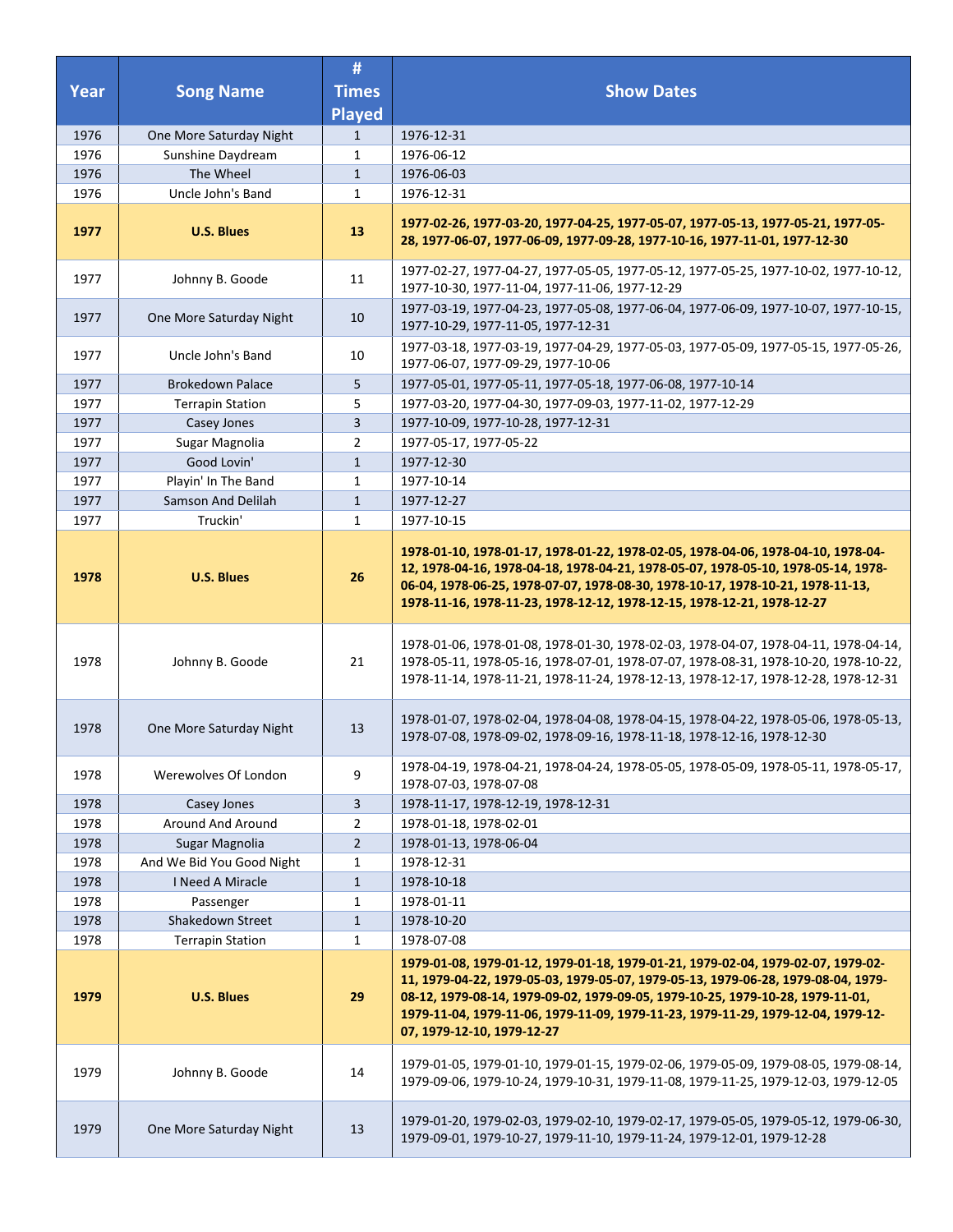| Year         | <b>Song Name</b>                                                     | #<br><b>Times</b><br><b>Played</b> | <b>Show Dates</b>                                                                                                                                                                                                                                                                                                                                             |
|--------------|----------------------------------------------------------------------|------------------------------------|---------------------------------------------------------------------------------------------------------------------------------------------------------------------------------------------------------------------------------------------------------------------------------------------------------------------------------------------------------------|
| 1979         | Shakedown Street                                                     | $\overline{7}$                     | 1979-02-09, 1979-04-22, 1979-05-08, 1979-05-12, 1979-07-01, 1979-09-04, 1979-12-26                                                                                                                                                                                                                                                                            |
| 1979         | Casey Jones                                                          | 5                                  | 1979-01-11, 1979-01-17, 1979-11-02, 1979-11-05, 1979-12-28                                                                                                                                                                                                                                                                                                    |
| 1979         | Don't Ease Me In                                                     | 4                                  | 1979-11-30, 1979-12-05, 1979-12-09, 1979-12-30                                                                                                                                                                                                                                                                                                                |
| 1979         | Good Lovin'                                                          | 3                                  | 1979-01-07, 1979-08-05, 1979-12-31                                                                                                                                                                                                                                                                                                                            |
| 1979         | <b>Brokedown Palace</b>                                              | $\overline{2}$                     | 1979-12-27, 1979-12-30                                                                                                                                                                                                                                                                                                                                        |
| 1979         | Alabama Getaway                                                      | $\mathbf{1}$                       | 1979-12-11                                                                                                                                                                                                                                                                                                                                                    |
| 1979         | Bertha                                                               | 1                                  | 1979-08-05                                                                                                                                                                                                                                                                                                                                                    |
| 1979         | <b>I Need A Miracle</b>                                              | $\mathbf{1}$                       | 1979-02-10                                                                                                                                                                                                                                                                                                                                                    |
| 1979         | Promised Land                                                        | 1                                  | 1979-12-11                                                                                                                                                                                                                                                                                                                                                    |
| 1979         | Sugar Magnolia                                                       | $\mathbf{1}$                       | 1979-08-13                                                                                                                                                                                                                                                                                                                                                    |
| 1979         | Uncle John's Band                                                    | 1                                  | 1979-12-26                                                                                                                                                                                                                                                                                                                                                    |
| 1980         | <b>U.S. Blues</b>                                                    | 28                                 | 1980-01-13, 1980-03-30, 1980-04-29, 1980-05-04, 1980-05-08, 1980-05-12, 1980-05-<br>29, 1980-05-31, 1980-06-05, 1980-06-07, 1980-06-19, 1980-06-29, 1980-08-17, 1980-<br>08-20, 1980-08-27, 1980-08-29, 1980-09-04, 1980-09-25, 1980-09-29, 1980-10-06,<br>1980-10-10, 1980-10-14, 1980-10-22, 1980-10-25, 1980-10-29, 1980-11-28, 1980-12-<br>26, 1980-12-30 |
| 1980         | <b>Brokedown Palace</b>                                              | 19                                 | 1980-05-01, 1980-05-06, 1980-05-11, 1980-05-16, 1980-05-31, 1980-06-08, 1980-06-21,<br>1980-08-31, 1980-09-03, 1980-09-06, 1980-09-26, 1980-09-30, 1980-10-03, 1980-10-11,<br>1980-10-14, 1980-10-19, 1980-10-26, 1980-12-14, 1980-12-31                                                                                                                      |
| 1980         | Alabama Getaway                                                      | 12                                 | 1980-05-07, 1980-05-10, 1980-05-15, 1980-05-30, 1980-06-07, 1980-06-08, 1980-06-13,<br>1980-07-01, 1980-08-21, 1980-09-02, 1980-10-02, 1980-10-07                                                                                                                                                                                                             |
| 1980         | One More Saturday Night                                              | 12                                 | 1980-05-10, 1980-06-07, 1980-06-14, 1980-06-21, 1980-08-16, 1980-08-23, 1980-08-30,<br>1980-09-06, 1980-09-27, 1980-10-04, 1980-10-18, 1980-12-13                                                                                                                                                                                                             |
| 1980         | Johnny B. Goode                                                      | 8                                  | 1980-03-31, 1980-05-02, 1980-06-12, 1980-07-01, 1980-08-19, 1980-08-26, 1980-10-30,<br>1980-12-27                                                                                                                                                                                                                                                             |
| 1980         | Casey Jones                                                          | 6                                  | 1980-10-09, 1980-10-13, 1980-10-23, 1980-10-27, 1980-11-29, 1980-12-28                                                                                                                                                                                                                                                                                        |
| 1980         | Don't Ease Me In                                                     | 4                                  | 1980-05-14, 1980-06-20, 1980-08-24, 1980-12-12                                                                                                                                                                                                                                                                                                                |
| 1980         | Uncle John's Band                                                    | 3                                  | 1980-10-04, 1980-10-31, 1980-11-30                                                                                                                                                                                                                                                                                                                            |
| 1980         | Satisfaction                                                         | $\overline{2}$                     | 1980-11-26, 1980-12-31                                                                                                                                                                                                                                                                                                                                        |
| 1980<br>1980 | <b>Bridging The Gap</b><br>Goin' Down The Road Feelin'<br><b>Bad</b> | 1<br>$\mathbf{1}$                  | 1980-01-13<br>1980-04-28                                                                                                                                                                                                                                                                                                                                      |
| 1980         | Iko Iko                                                              | 1                                  | 1980-08-16                                                                                                                                                                                                                                                                                                                                                    |
| 1980         | Shakedown Street                                                     | $\mathbf{1}$                       | 1980-04-01                                                                                                                                                                                                                                                                                                                                                    |
| 1981         | <b>U.S. Blues</b>                                                    | 26                                 | 1981-02-26, 1981-03-02, 1981-03-05, 1981-03-09, 1981-03-12, 1981-03-20, 1981-05-<br>01, 1981-05-05, 1981-05-08, 1981-05-15, 1981-07-02, 1981-07-05, 1981-07-08, 1981-<br>07-14, 1981-08-12, 1981-08-28, 1981-08-31, 1981-09-25, 1981-09-30, 1981-10-02,<br>1981-10-08, 1981-10-12, 1981-10-17, 1981-11-29, 1981-12-09, 1981-12-28                             |
| 1981         | Don't Ease Me In                                                     | 15                                 | 1981-02-27, 1981-03-06, 1981-03-13, 1981-03-21, 1981-05-06, 1981-05-12, 1981-07-07,<br>1981-08-27, 1981-08-30, 1981-09-11, 1981-10-04, 1981-10-19, 1981-12-02, 1981-12-07,<br>1981-12-26                                                                                                                                                                      |
| 1981         | <b>Brokedown Palace</b>                                              | 10                                 | 1981-03-10, 1981-03-24, 1981-05-04, 1981-05-09, 1981-05-13, 1981-07-11, 1981-09-13,<br>1981-10-03, 1981-10-06, 1981-12-06                                                                                                                                                                                                                                     |
| 1981         | It's All Over Now Baby Blue                                          | 9                                  | 1981-08-14, 1981-08-16, 1981-09-12, 1981-09-27, 1981-10-15, 1981-12-03, 1981-12-12,<br>1981-12-27, 1981-12-31                                                                                                                                                                                                                                                 |
| 1981         | One More Saturday Night                                              | 8                                  | 1981-02-28, 1981-03-07, 1981-03-14, 1981-03-28, 1981-05-02, 1981-07-04, 1981-08-15,<br>1981-12-05                                                                                                                                                                                                                                                             |
| 1981         | Satisfaction                                                         | 7                                  | 1981-03-10, 1981-05-11, 1981-05-17, 1981-07-13, 1981-09-13, 1981-10-13, 1981-12-09                                                                                                                                                                                                                                                                            |
| 1981         | Casey Jones                                                          | 6                                  | 1981-03-03, 1981-03-23, 1981-04-30, 1981-07-10, 1981-10-10, 1981-12-30                                                                                                                                                                                                                                                                                        |
| 1981         | Good Lovin'                                                          | $\overline{2}$                     | 1981-09-12, 1981-12-31                                                                                                                                                                                                                                                                                                                                        |
| 1981         | Ain't No Lie                                                         | $\mathbf{1}$                       | 1981-10-11                                                                                                                                                                                                                                                                                                                                                    |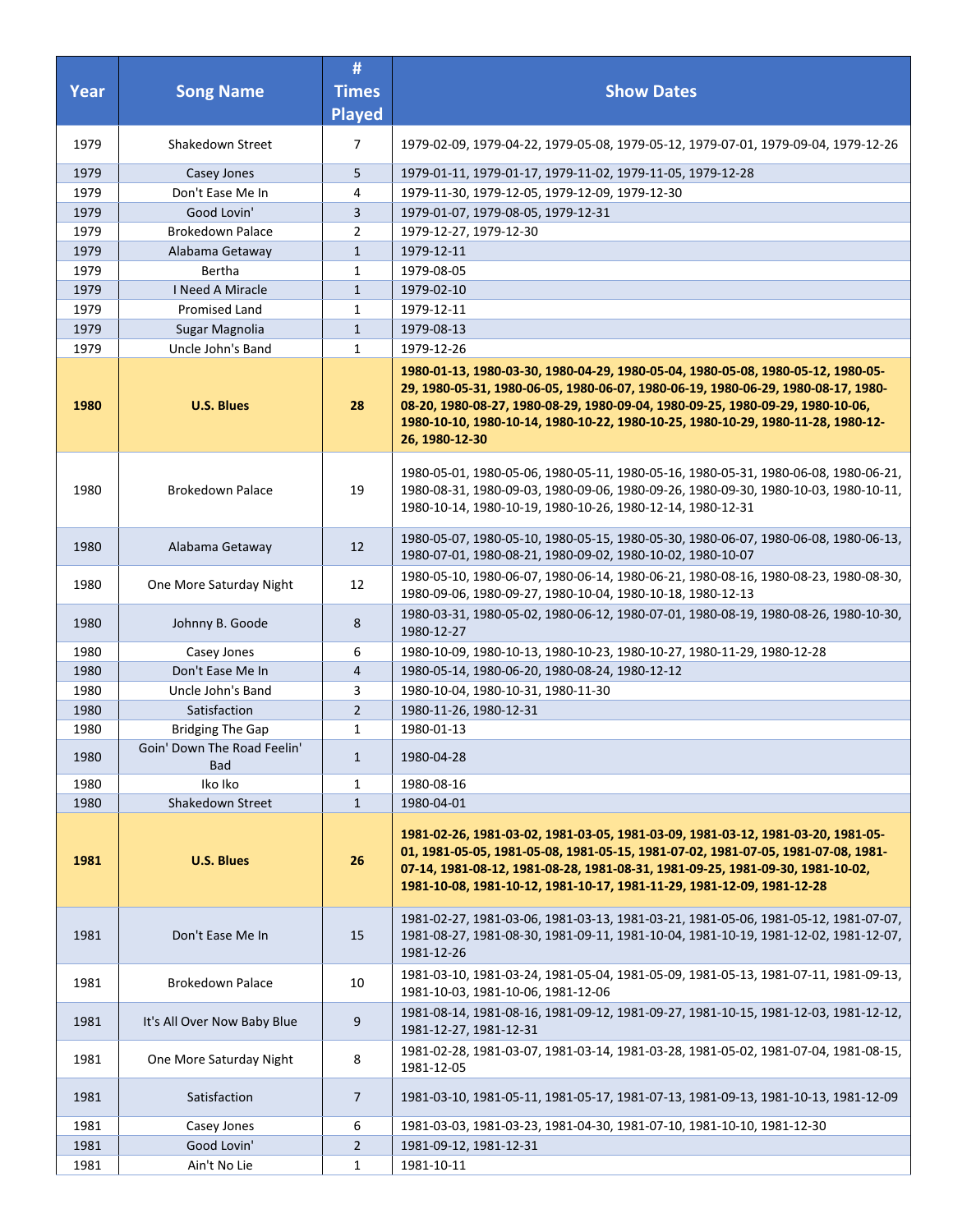|              |                               | #              |                                                                                                                                                                                                                                |
|--------------|-------------------------------|----------------|--------------------------------------------------------------------------------------------------------------------------------------------------------------------------------------------------------------------------------|
| <b>Year</b>  | <b>Song Name</b>              | <b>Times</b>   | <b>Show Dates</b>                                                                                                                                                                                                              |
|              |                               | <b>Played</b>  |                                                                                                                                                                                                                                |
| 1981         | <b>Bertha</b>                 | $\mathbf{1}$   | 1981-12-31                                                                                                                                                                                                                     |
| 1981         | Dark Star                     | $\mathbf{1}$   | 1981-12-31                                                                                                                                                                                                                     |
| 1981         | <b>Drums</b>                  | $\mathbf{1}$   | 1981-04-25                                                                                                                                                                                                                     |
| 1981         | Johnny B. Goode               | $\mathbf{1}$   | 1981-09-26                                                                                                                                                                                                                     |
| 1981         | Might As Well                 | $\mathbf{1}$   | 1981-11-30                                                                                                                                                                                                                     |
| 1981         | Oh Boy                        | $\mathbf{1}$   | 1981-04-25                                                                                                                                                                                                                     |
| 1981         | Sunshine Daydream             | $\mathbf{1}$   | 1981-10-06                                                                                                                                                                                                                     |
| 1981         | Uncle John's Band             | $\mathbf{1}$   | 1981-05-16                                                                                                                                                                                                                     |
| 1982         | <b>U.S. Blues</b>             | 16             | 1982-02-19, 1982-03-14, 1982-04-03, 1982-04-08, 1982-04-14, 1982-05-22, 1982-07-<br>27, 1982-08-01, 1982-08-04, 1982-08-07, 1982-08-29, 1982-09-05, 1982-09-17, 1982-<br>09-21, 1982-10-09, 1982-12-27                         |
| 1982         | Don't Ease Me In              | 12             | 1982-02-16, 1982-03-13, 1982-04-02, 1982-04-05, 1982-04-11, 1982-04-15, 1982-04-18,<br>1982-05-21, 1982-07-25, 1982-07-31, 1982-09-12, 1982-10-17                                                                              |
| 1982         | It's All Over Now Baby Blue   | 12             | 1982-02-20, 1982-04-06, 1982-04-17, 1982-07-17, 1982-07-28, 1982-08-06, 1982-08-10,<br>1982-09-11, 1982-09-18, 1982-09-23, 1982-10-10, 1982-12-28                                                                              |
| 1982         | <b>Brokedown Palace</b>       | 9              | 1982-02-21, 1982-04-09, 1982-04-19, 1982-05-23, 1982-07-18, 1982-07-29, 1982-08-08,<br>1982-09-24, 1982-12-31                                                                                                                  |
| 1982         | Satisfaction                  | 8              | 1982-02-17, 1982-04-12, 1982-05-23, 1982-07-18, 1982-08-08, 1982-09-05, 1982-10-10,<br>1982-12-28                                                                                                                              |
| 1982         | Johnny B. Goode               | 3              | 1982-08-10, 1982-09-09, 1982-09-14                                                                                                                                                                                             |
| 1982         | Day Job                       | $\overline{2}$ | 1982-09-09, 1982-12-26                                                                                                                                                                                                         |
| 1982         | Touch Of Grey                 | $\overline{2}$ | 1982-09-15, 1982-09-20                                                                                                                                                                                                         |
| 1982         | Casey Jones                   | $\mathbf{1}$   | 1982-08-03                                                                                                                                                                                                                     |
| 1982         | <b>Dupree's Diamond Blues</b> | $\mathbf{1}$   | 1982-08-28                                                                                                                                                                                                                     |
| 1982         | Hard To Handle                | $\mathbf{1}$   | 1982-12-30                                                                                                                                                                                                                     |
| 1982         | Tell Mama                     | $\mathbf{1}$   | 1982-12-30                                                                                                                                                                                                                     |
| 1983         | <b>U.S. Blues</b>             | 18             | 1983-03-27, 1983-03-30, 1983-04-10, 1983-04-19, 1983-04-26, 1983-06-21, 1983-06-<br>27, 1983-07-30, 1983-08-26, 1983-08-29, 1983-08-31, 1983-09-04, 1983-09-07, 1983-<br>09-11, 1983-10-08, 1983-10-14, 1983-10-18, 1983-12-27 |
| 1983         | It's All Over Now Baby Blue   | 13             | 1983-03-29, 1983-04-12, 1983-04-15, 1983-04-22, 1983-05-15, 1983-06-20, 1983-06-25,<br>1983-08-27, 1983-09-02, 1983-09-08, 1983-09-18, 1983-10-09, 1983-12-28                                                                  |
| 1983         | <b>Brokedown Palace</b>       | 8              | 1983-03-31, 1983-04-17, 1983-04-23, 1983-06-22, 1983-08-30, 1983-09-06, 1983-09-13,<br>1983-10-15                                                                                                                              |
| 1983         | One More Saturday Night       | 6              | 1983-04-23, 1983-05-14, 1983-06-18, 1983-07-31, 1983-08-20, 1983-09-24                                                                                                                                                         |
| 1983         | Don't Ease Me In              | 4              | 1983-03-25, 1983-04-20, 1983-06-18, 1983-06-24                                                                                                                                                                                 |
| 1983         | Johnny B. Goode               | 4              | 1983-04-16, 1983-08-21, 1983-10-11, 1983-10-21                                                                                                                                                                                 |
| 1983         | Revolution                    | 4              | 1983-10-12, 1983-10-17, 1983-10-22, 1983-10-31                                                                                                                                                                                 |
| 1983         | Day Job                       | 3              | 1983-10-20, 1983-10-30, 1983-12-30                                                                                                                                                                                             |
| 1983         | Satisfaction                  | 3              | 1983-04-09, 1983-04-25, 1983-08-31                                                                                                                                                                                             |
| 1983         | Touch Of Grey                 | 3              | 1983-03-26, 1983-04-13, 1983-07-31                                                                                                                                                                                             |
| 1983<br>1983 | Cold Rain And Snow            | $\mathbf{1}$   | 1983-09-10<br>1983-06-28                                                                                                                                                                                                       |
|              | Iko Iko                       | $\mathbf{1}$   |                                                                                                                                                                                                                                |
| 1984         | Day Job                       | 15             | 1984-03-29, 1984-04-16, 1984-04-20, 1984-04-23, 1984-04-29, 1984-05-06, 1984-06-<br>09, 1984-06-23, 1984-06-26, 1984-06-30, 1984-07-03, 1984-07-14, 1984-10-06, 1984-<br>10-11, 1984-10-27                                     |
| 1984         | It's All Over Now Baby Blue   | 12             | 1984-03-31, 1984-04-14, 1984-04-19, 1984-04-26, 1984-05-07, 1984-06-13, 1984-06-24,<br>1984-07-01, 1984-10-05, 1984-10-15, 1984-10-18, 1984-10-28                                                                              |
| 1984         | <b>Brokedown Palace</b>       | 11             | 1984-04-21, 1984-04-30, 1984-05-08, 1984-06-10, 1984-06-27, 1984-07-07, 1984-07-15,<br>1984-07-22, 1984-10-17, 1984-11-03, 1984-12-29                                                                                          |
| 1984         | U.S. Blues                    | 9              | 1984-04-06, 1984-04-13, 1984-04-24, 1984-06-12, 1984-06-14, 1984-06-29, 1984-07-04,<br>1984-10-08, 1984-10-30                                                                                                                  |
| 1984         | Touch Of Grey                 | 6              | 1984-03-28, 1984-04-01, 1984-04-17, 1984-04-27, 1984-07-06, 1984-07-21                                                                                                                                                         |
| 1984         | Revolution                    | $\overline{2}$ | 1984-10-09, 1984-10-20                                                                                                                                                                                                         |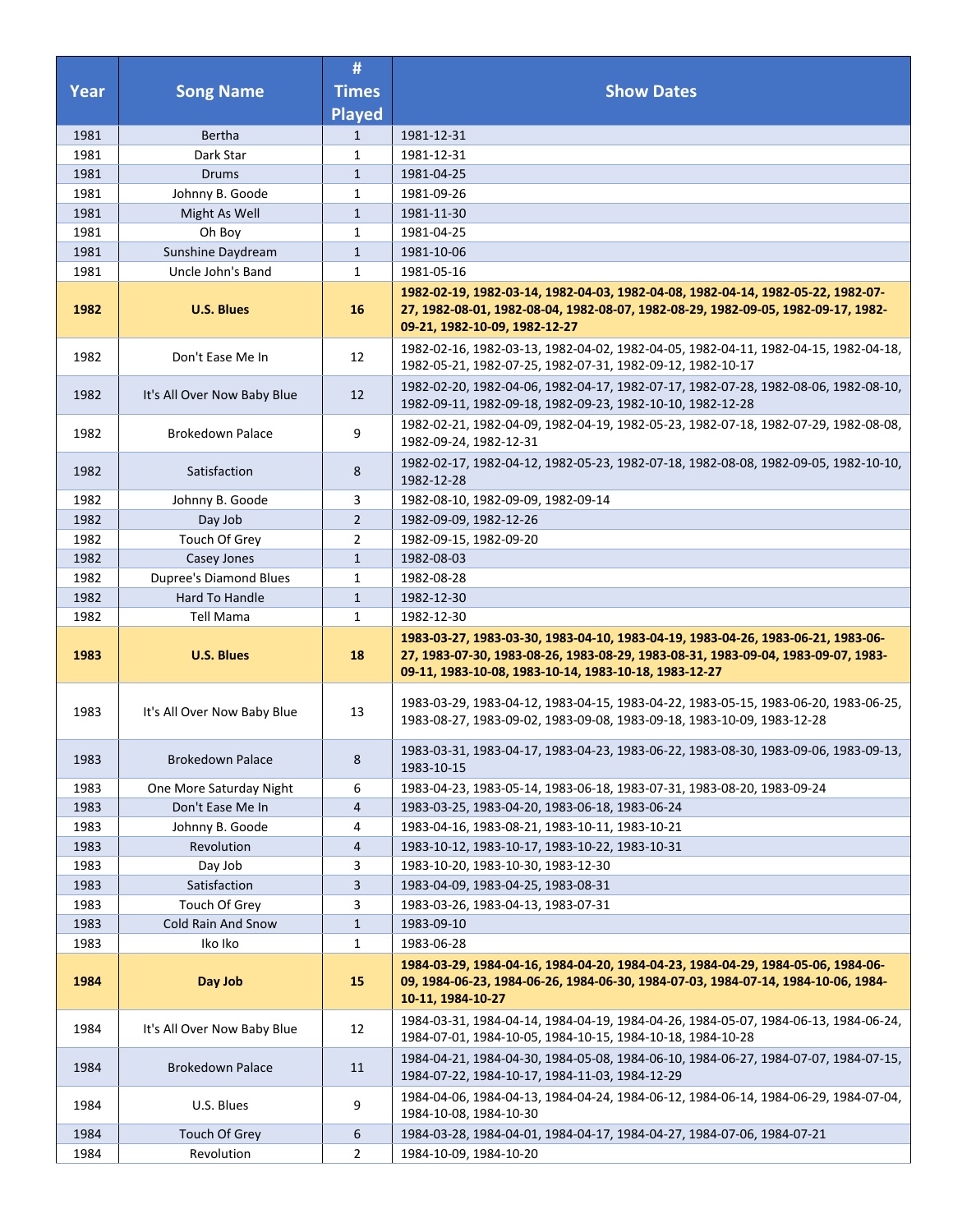|      |                                           | #                       |                                                                                                                                                                                                        |
|------|-------------------------------------------|-------------------------|--------------------------------------------------------------------------------------------------------------------------------------------------------------------------------------------------------|
| Year | <b>Song Name</b>                          | <b>Times</b>            | <b>Show Dates</b>                                                                                                                                                                                      |
|      |                                           | <b>Played</b>           |                                                                                                                                                                                                        |
| 1984 | Satisfaction                              | $\overline{2}$          | 1984-06-24, 1984-10-31                                                                                                                                                                                 |
| 1984 | <b>Big Boss Man</b>                       | 1                       | 1984-06-21                                                                                                                                                                                             |
| 1984 | Casey Jones                               | $\mathbf{1}$            | 1984-11-02                                                                                                                                                                                             |
| 1984 | Dark Star                                 | $\mathbf{1}$            | 1984-07-13                                                                                                                                                                                             |
| 1984 | Day Tripper                               | $\mathbf{1}$            | 1984-12-28                                                                                                                                                                                             |
| 1984 | Good Lovin'                               | 1                       | 1984-10-12                                                                                                                                                                                             |
| 1984 | Iko Iko                                   | $\mathbf{1}$            | 1984-06-21                                                                                                                                                                                             |
| 1984 | Johnny B. Goode                           | $\mathbf{1}$            | 1984-07-15                                                                                                                                                                                             |
| 1984 | Midnight Hour                             | $\mathbf{1}$            | 1984-07-22                                                                                                                                                                                             |
| 1984 | New Orleans                               | $\mathbf{1}$            | 1984-06-21                                                                                                                                                                                             |
| 1984 | One More Saturday Night                   | $\mathbf{1}$            | 1984-04-07                                                                                                                                                                                             |
| 1984 | Sugar Magnolia                            | 1                       | 1984-05-08                                                                                                                                                                                             |
| 1985 | Day Job                                   | 16                      | 1985-02-18, 1985-03-10, 1985-03-21, 1985-03-25, 1985-03-28, 1985-04-03, 1985-04-<br>07, 1985-04-27, 1985-06-14, 1985-06-28, 1985-07-14, 1985-09-02, 1985-09-10, 1985-<br>10-28, 1985-11-01, 1985-11-16 |
| 1985 | U.S. Blues                                | 15                      | 1985-02-20, 1985-03-12, 1985-03-24, 1985-03-31, 1985-04-04, 1985-04-28, 1985-06-15,<br>1985-06-24, 1985-06-30, 1985-07-13, 1985-09-06, 1985-09-11, 1985-10-31, 1985-11-04,<br>1985-11-20               |
| 1985 | <b>Brokedown Palace</b>                   | 14                      | 1985-03-13, 1985-03-29, 1985-04-08, 1985-06-16, 1985-06-22, 1985-07-02, 1985-09-05,<br>1985-09-12, 1985-09-15, 1985-10-29, 1985-11-05, 1985-11-11, 1985-11-22, 1985-12-31                              |
| 1985 | It's All Over Now Baby Blue               | 14                      | 1985-03-09, 1985-03-22, 1985-04-01, 1985-04-13, 1985-06-21, 1985-06-27, 1985-07-01,<br>1985-09-03, 1985-09-07, 1985-10-25, 1985-11-02, 1985-11-10, 1985-11-17, 1985-12-30                              |
| 1985 | Johnny B. Goode                           | 3                       | 1985-02-19, 1985-06-27, 1985-09-07                                                                                                                                                                     |
| 1985 | She Belongs To Me                         | 3                       | 1985-04-28, 1985-06-15, 1985-08-31                                                                                                                                                                     |
| 1985 | Midnight Hour                             | $\overline{2}$          | 1985-10-26, 1985-11-07                                                                                                                                                                                 |
| 1985 | One More Saturday Night                   | $\overline{2}$          | 1985-04-06, 1985-08-31                                                                                                                                                                                 |
| 1985 | Satisfaction                              | $\overline{2}$          | 1985-07-01, 1985-11-08                                                                                                                                                                                 |
| 1985 | Touch Of Grey                             | $\overline{2}$          | 1985-03-27, 1985-06-25                                                                                                                                                                                 |
| 1985 | Day Tripper                               | $\mathbf{1}$            | 1985-08-24                                                                                                                                                                                             |
| 1985 | Gloria                                    | 1                       | 1985-04-14                                                                                                                                                                                             |
| 1985 | Not Fade Away                             | $\mathbf{1}$            | 1985-09-12                                                                                                                                                                                             |
| 1985 | Revolution                                | $\mathbf{1}$            | 1985-07-02                                                                                                                                                                                             |
| 1985 | Sugar Magnolia                            | $\mathbf{1}$            | 1985-08-30                                                                                                                                                                                             |
| 1985 | Walkin' The Dog                           | 1                       | 1985-11-21                                                                                                                                                                                             |
| 1986 | <b>Brokedown Palace</b>                   | $\overline{\mathbf{z}}$ | 1986-02-14, 1986-03-25, 1986-04-22, 1986-06-21, 1986-06-26, 1986-07-06, 1986-12-17                                                                                                                     |
| 1986 | The Mighty Quinn                          | 7                       | 1986-03-19, 1986-03-30, 1986-04-12, 1986-04-19, 1986-05-10, 1986-06-20, 1986-06-30                                                                                                                     |
| 1986 | U.S. Blues                                | $\overline{7}$          | 1986-02-12, 1986-03-20, 1986-04-18, 1986-05-11, 1986-06-22, 1986-06-29, 1986-07-04                                                                                                                     |
| 1986 | Box Of Rain                               | 6                       | 1986-04-01, 1986-04-04, 1986-04-13, 1986-05-04, 1986-06-22, 1986-07-02                                                                                                                                 |
| 1986 | It's All Over Now Baby Blue               | 6                       | 1986-02-09, 1986-03-21, 1986-03-28, 1986-04-03, 1986-06-28, 1986-12-28                                                                                                                                 |
| 1986 | Not Fade Away                             | 4                       | 1986-02-11, 1986-03-30, 1986-06-21, 1986-06-29                                                                                                                                                         |
| 1986 | Day Job                                   | 3                       | 1986-02-08, 1986-03-23, 1986-03-27                                                                                                                                                                     |
| 1986 | Johnny B. Goode                           | 3                       | 1986-03-31, 1986-12-15, 1986-12-30                                                                                                                                                                     |
| 1986 | Midnight Hour                             | $\overline{2}$          | 1986-03-24, 1986-12-16                                                                                                                                                                                 |
| 1986 | Don't Ease Me In                          | $\mathbf{1}$            | 1986-04-21                                                                                                                                                                                             |
| 1986 | Goin' Down The Road Feelin'<br><b>Bad</b> | $\mathbf{1}$            | 1986-02-11                                                                                                                                                                                             |
| 1986 | Hey Bo Diddley                            | $\mathbf{1}$            | 1986-02-11                                                                                                                                                                                             |
| 1986 | I Need A Miracle                          | $\mathbf{1}$            | 1986-05-11                                                                                                                                                                                             |
| 1986 | One More Saturday Night                   | 1                       | 1986-06-28                                                                                                                                                                                             |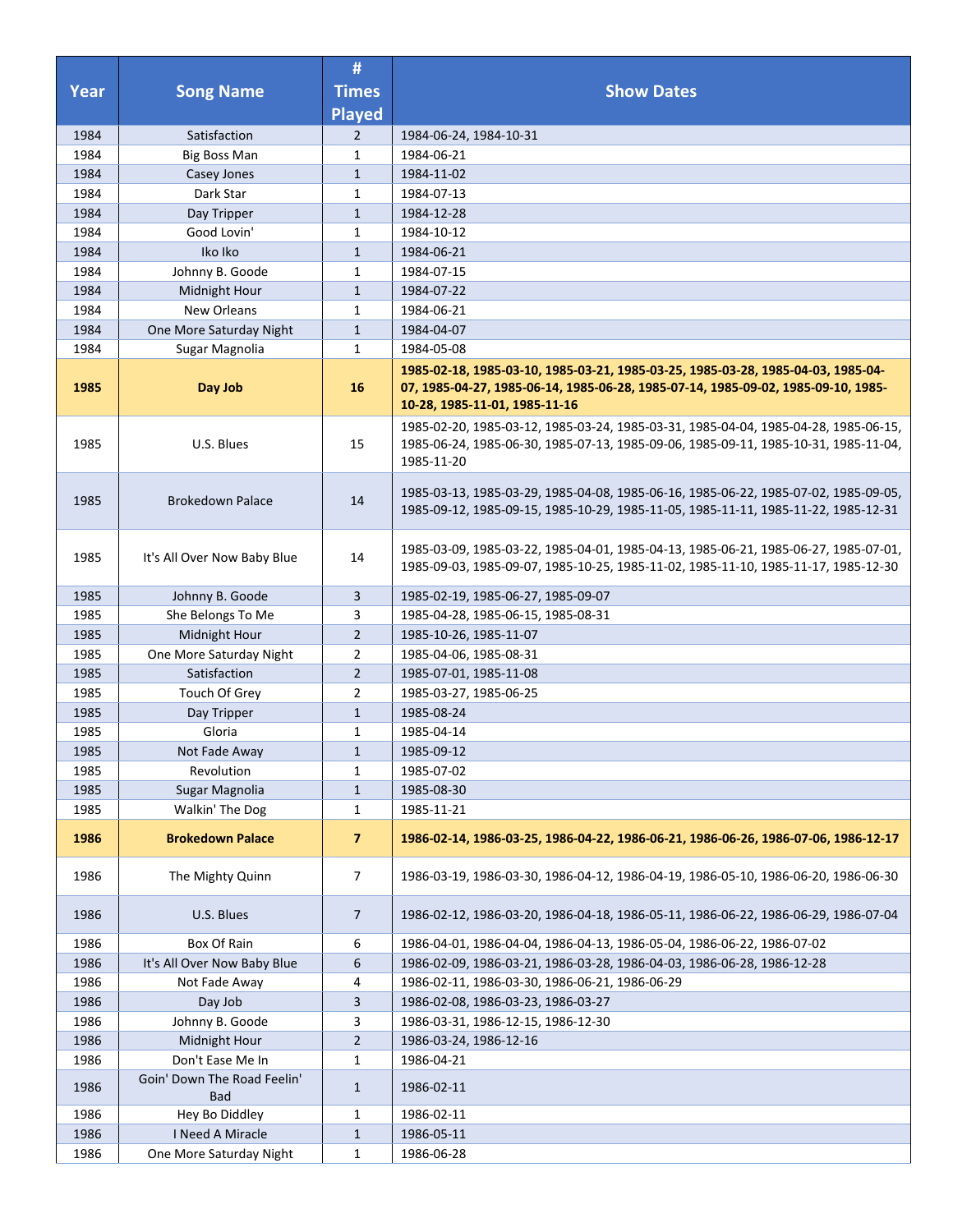| <b>Year</b> | <b>Song Name</b>                   | #<br><b>Times</b><br><b>Played</b> | <b>Show Dates</b>                                                                                                                                                                                                                                                     |
|-------------|------------------------------------|------------------------------------|-----------------------------------------------------------------------------------------------------------------------------------------------------------------------------------------------------------------------------------------------------------------------|
| 1986        | Satisfaction                       | $\mathbf{1}$                       | 1986-07-07                                                                                                                                                                                                                                                            |
| 1986        | When Push Comes To Shove           | 1                                  | 1986-12-27                                                                                                                                                                                                                                                            |
| 1987        | <b>Black Muddy River</b>           | 21                                 | 1987-04-02, 1987-04-06, 1987-04-11, 1987-04-18, 1987-05-02, 1987-05-10, 1987-06-<br>13, 1987-06-19, 1987-06-27, 1987-07-02, 1987-07-08, 1987-08-11, 1987-08-18, 1987-<br>09-08, 1987-09-12, 1987-09-16, 1987-09-19, 1987-10-02, 1987-11-06, 1987-11-15,<br>1987-12-28 |
| 1987        | The Mighty Quinn                   | 13                                 | 1987-03-26, 1987-03-29, 1987-04-07, 1987-04-17, 1987-05-03, 1987-06-14, 1987-06-28,<br>1987-08-12, 1987-08-20, 1987-09-09, 1987-10-03, 1987-11-14, 1987-12-27                                                                                                         |
| 1987        | Touch Of Grey                      | 13                                 | 1987-06-12, 1987-06-26, 1987-07-10, 1987-07-12, 1987-07-19, 1987-07-24, 1987-07-26,<br>1987-08-13, 1987-08-16, 1987-09-11, 1987-09-20, 1987-10-04, 1987-11-08                                                                                                         |
| 1987        | <b>Brokedown Palace</b>            | 10                                 | 1987-01-30, 1987-03-03, 1987-03-24, 1987-03-31, 1987-04-19, 1987-06-21, 1987-08-16,<br>1987-08-23, 1987-09-20, 1987-10-04                                                                                                                                             |
| 1987        | Knockin' On Heaven's Door          | 10                                 | 1987-07-04, 1987-07-12, 1987-07-26, 1987-08-13, 1987-09-07, 1987-09-13, 1987-09-18,<br>1987-09-24, 1987-11-07, 1987-11-13                                                                                                                                             |
| 1987        | It's All Over Now Baby Blue        | 8                                  | 1987-01-29, 1987-03-22, 1987-03-30, 1987-04-10, 1987-08-15, 1987-09-15, 1987-09-22,<br>1987-12-30                                                                                                                                                                     |
| 1987        | U.S. Blues                         | $\overline{7}$                     | 1987-01-28, 1987-03-23, 1987-04-03, 1987-04-09, 1987-07-07, 1987-08-22, 1987-09-23                                                                                                                                                                                    |
| 1987        | One More Saturday Night            | 4                                  | 1987-04-04, 1987-06-20, 1987-09-12, 1987-11-07                                                                                                                                                                                                                        |
| 1987        | Johnny B. Goode                    | $\overline{3}$                     | 1987-03-02, 1987-03-27, 1987-07-06                                                                                                                                                                                                                                    |
| 1987        | All Along The Watchtower           | $\overline{2}$                     | 1987-07-19, 1987-07-24                                                                                                                                                                                                                                                |
| 1987        | Not Fade Away                      | $\overline{2}$                     | 1987-05-10, 1987-08-23                                                                                                                                                                                                                                                |
| 1987        | Box Of Rain                        | $\mathbf{1}$                       | 1987-06-30                                                                                                                                                                                                                                                            |
| 1987        | Don't Ease Me In                   | $\mathbf{1}$                       | 1987-03-01                                                                                                                                                                                                                                                            |
| 1987        | Goin' Down The Road Feelin'<br>Bad | 1                                  | 1987-09-16                                                                                                                                                                                                                                                            |
| 1987        | Iko Iko                            | $\mathbf{1}$                       | 1987-05-09                                                                                                                                                                                                                                                            |
| 1987        | Just Like Tom Thumb's Blues        | $\mathbf{1}$                       | 1987-11-08                                                                                                                                                                                                                                                            |
| 1988        | <b>Black Muddy River</b>           | 18                                 | 1988-02-13, 1988-03-17, 1988-03-24, 1988-03-30, 1988-04-08, 1988-04-14, 1988-04-<br>22, 1988-06-17, 1988-06-26, 1988-07-29, 1988-08-26, 1988-09-02, 1988-09-08, 1988-<br>09-14, 1988-09-18, 1988-10-02, 1988-10-14, 1988-10-20                                        |
| 1988        | Knockin' On Heaven's Door          | 16                                 | 1988-03-26, 1988-03-31, 1988-04-05, 1988-04-15, 1988-04-23, 1988-05-01, 1988-06-19,<br>1988-06-25, 1988-06-28, 1988-07-16, 1988-07-30, 1988-08-28, 1988-09-12, 1988-09-24,<br>1988-10-18, 1988-12-10                                                                  |
| 1988        | U.S. Blues                         | 11                                 | 1988-02-16, 1988-03-27, 1988-04-04, 1988-06-20, 1988-07-30, 1988-09-05, 1988-09-15,<br>1988-09-23, 1988-09-30, 1988-10-15, 1988-12-09                                                                                                                                 |
| 1988        | <b>Brokedown Palace</b>            | 10                                 | 1988-02-17, 1988-03-18, 1988-04-01, 1988-04-11, 1988-06-23, 1988-06-30, 1988-07-17,<br>1988-09-06, 1988-09-22, 1988-10-21                                                                                                                                             |
| 1988        | The Mighty Quinn                   | 10                                 | 1988-02-14, 1988-03-28, 1988-04-24, 1988-06-22, 1988-07-02, 1988-09-09, 1988-09-19,<br>1988-10-16, 1988-12-11, 1988-12-29                                                                                                                                             |
| 1988        | One More Saturday Night            | 5                                  | 1988-04-09, 1988-04-30, 1988-09-03, 1988-10-01, 1988-12-31                                                                                                                                                                                                            |
| 1988        | It's All Over Now Baby Blue        | 4                                  | 1988-04-03, 1988-09-11, 1988-09-16, 1988-12-28                                                                                                                                                                                                                        |
| 1988        | Blackbird                          | $\overline{2}$                     | 1988-06-23, 1988-07-17                                                                                                                                                                                                                                                |
| 1988        | Touch Of Grey                      | $\overline{2}$                     | 1988-03-16, 1988-04-13                                                                                                                                                                                                                                                |
| 1988        | Box Of Rain                        | $\mathbf{1}$                       | 1988-04-07                                                                                                                                                                                                                                                            |
| 1988        | China Cat Sunflower                | $\mathbf{1}$                       | 1988-04-30                                                                                                                                                                                                                                                            |
| 1988        | Goin' Down The Road Feelin'<br>Bad | $\mathbf{1}$                       | 1988-12-31                                                                                                                                                                                                                                                            |
| 1988        | Good Lovin'                        | $\mathbf{1}$                       | 1988-09-24                                                                                                                                                                                                                                                            |
| 1988        | I Know You Rider                   | 1                                  | 1988-04-30                                                                                                                                                                                                                                                            |
| 1988        | Iko Iko                            | $\mathbf{1}$                       | 1988-10-18                                                                                                                                                                                                                                                            |
| 1988        | Johnny B. Goode                    | $\mathbf{1}$                       | 1988-09-20                                                                                                                                                                                                                                                            |
| 1988        | Midnight Hour                      | $\mathbf{1}$                       | 1988-07-31                                                                                                                                                                                                                                                            |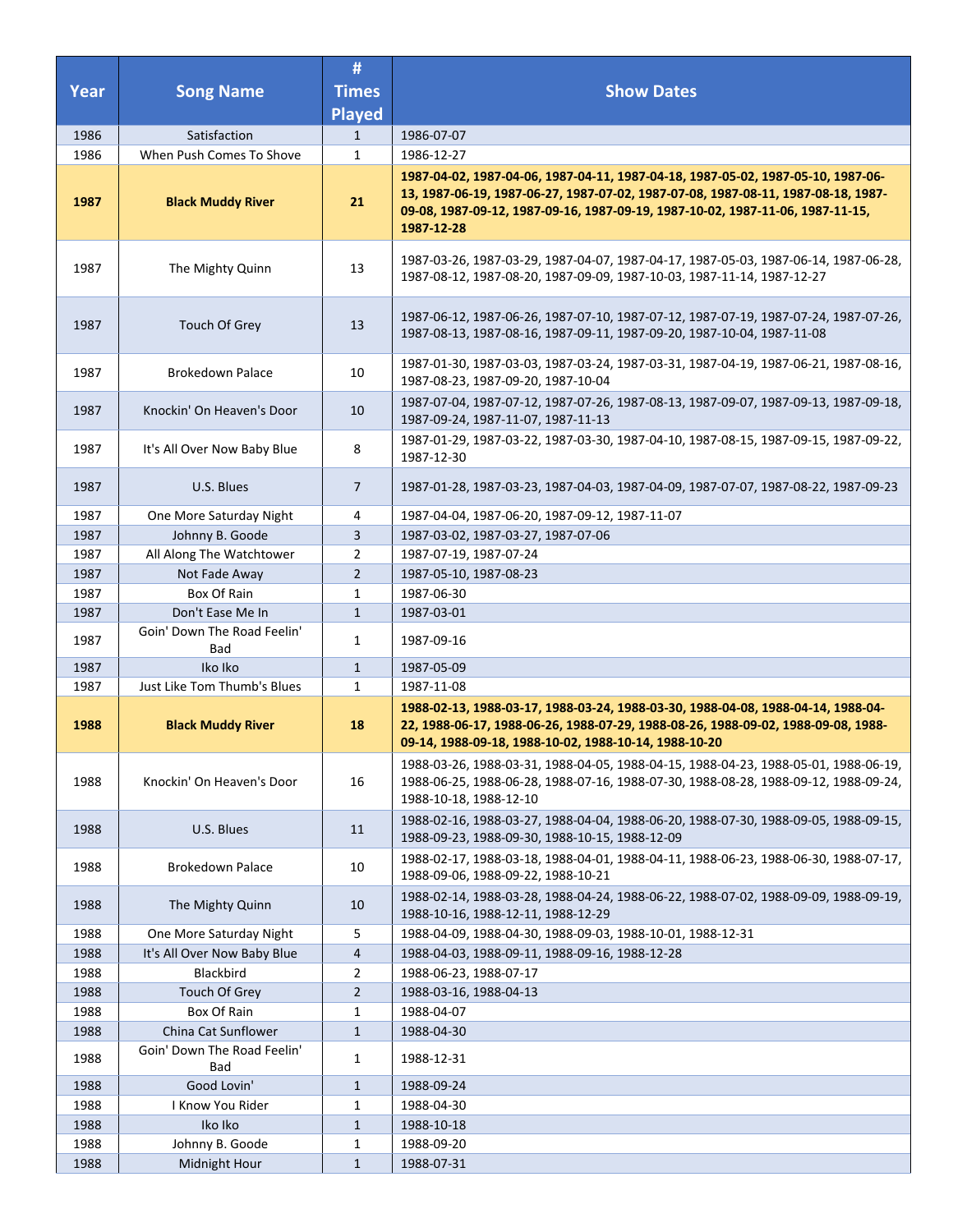|      |                                  | #              |                                                                                                                                                                |
|------|----------------------------------|----------------|----------------------------------------------------------------------------------------------------------------------------------------------------------------|
| Year | <b>Song Name</b>                 | <b>Times</b>   | <b>Show Dates</b>                                                                                                                                              |
|      |                                  | <b>Played</b>  |                                                                                                                                                                |
| 1988 | Not Fade Away                    | 1              | 1988-07-03                                                                                                                                                     |
| 1988 | Ripple                           | $\mathbf{1}$   | 1988-09-03                                                                                                                                                     |
| 1988 | Turn On Your Lovelight           | $\mathbf{1}$   | 1988-07-15                                                                                                                                                     |
| 1988 | <b>Wharf Rat</b>                 | $\mathbf{1}$   | 1988-12-31                                                                                                                                                     |
| 1989 | <b>U.S. Blues</b>                | 12             | 1989-03-27, 1989-04-11, 1989-04-29, 1989-06-18, 1989-07-04, 1989-07-13, 1989-08-<br>05, 1989-09-30, 1989-10-18, 1989-10-25, 1989-12-08, 1989-12-28             |
| 1989 | Knockin' On Heaven's Door        | 11             | 1989-02-07, 1989-02-12, 1989-03-30, 1989-04-09, 1989-04-17, 1989-05-07, 1989-06-19,<br>1989-07-07, 1989-07-10, 1989-10-01, 1989-12-09                          |
| 1989 | <b>Black Muddy River</b>         | 10             | 1989-02-06, 1989-04-03, 1989-04-12, 1989-05-06, 1989-07-12, 1989-08-18, 1989-10-14,<br>1989-10-22, 1989-12-06, 1989-12-27                                      |
| 1989 | <b>Brokedown Palace</b>          | 9              | 1989-03-31, 1989-04-06, 1989-05-27, 1989-06-21, 1989-07-09, 1989-07-15, 1989-10-12,<br>1989-10-20, 1989-12-31                                                  |
| 1989 | It's All Over Now Baby Blue      | 9              | 1989-02-10, 1989-04-02, 1989-04-13, 1989-04-30, 1989-08-04, 1989-10-11, 1989-10-19,<br>1989-12-10, 1989-12-30                                                  |
| 1989 | And We Bid You Good Night        | 6              | 1989-07-17, 1989-08-06, 1989-08-18, 1989-10-08, 1989-10-16, 1989-10-26                                                                                         |
| 1989 | The Mighty Quinn                 | 6              | 1989-04-05, 1989-04-28, 1989-07-02, 1989-07-18, 1989-08-17, 1989-09-29                                                                                         |
| 1989 | <b>Box Of Rain</b>               | 5              | 1989-02-11, 1989-03-28, 1989-04-08, 1989-04-16, 1989-10-15                                                                                                     |
| 1989 | Johnny B. Goode                  | 5              | 1989-02-05, 1989-04-03, 1989-07-17, 1989-08-06, 1989-12-27                                                                                                     |
| 1989 | Attics Of My Life                | $\overline{2}$ | 1989-10-09, 1989-10-23                                                                                                                                         |
| 1989 | Foolish Heart                    | $\mathbf{1}$   | 1989-08-19                                                                                                                                                     |
| 1989 | Midnight Hour                    | $\mathbf{1}$   | 1989-12-31                                                                                                                                                     |
| 1989 | Not Fade Away                    | 1              | 1989-02-12                                                                                                                                                     |
| 1989 | One More Saturday Night          | $\mathbf{1}$   | 1989-04-15                                                                                                                                                     |
| 1989 | Sunshine Daydream                | $\mathbf{1}$   | 1989-12-31                                                                                                                                                     |
| 1989 | Turn On Your Lovelight           | $\mathbf{1}$   | 1989-07-19                                                                                                                                                     |
| 1990 | <b>Knockin' On Heaven's Door</b> | 12             | 1990-02-25, 1990-03-21, 1990-03-29, 1990-06-15, 1990-07-08, 1990-07-22, 1990-09-<br>07, 1990-09-11, 1990-09-18, 1990-10-17, 1990-10-28, 1990-12-14             |
| 1990 | U.S. Blues                       | 11             | 1990-03-18, 1990-06-08, 1990-07-04, 1990-07-19, 1990-09-10, 1990-09-14, 1990-10-24,<br>1990-11-01, 1990-12-08, 1990-12-13, 1990-12-30                          |
| 1990 | It's All Over Now Baby Blue      | 9              | 1990-02-26, 1990-03-22, 1990-04-01, 1990-06-16, 1990-07-06, 1990-09-16, 1990-10-19,<br>1990-12-04, 1990-12-27                                                  |
| 1990 | The Weight                       | 9              | 1990-06-17, 1990-07-12, 1990-07-18, 1990-07-23, 1990-10-22, 1990-10-30, 1990-12-03,<br>1990-12-12, 1990-12-31                                                  |
| 1990 | <b>Brokedown Palace</b>          | 7              | 1990-03-19, 1990-03-26, 1990-06-24, 1990-07-10, 1990-07-16, 1990-09-12, 1990-12-09                                                                             |
| 1990 | One More Saturday Night          | 6              | 1990-06-23, 1990-09-08, 1990-09-15, 1990-10-13, 1990-10-20, 1990-10-27                                                                                         |
| 1990 | And We Bid You Good Night        | 4              | 1990-02-27, 1990-03-24, 1990-04-03, 1990-07-14                                                                                                                 |
| 1990 | <b>Black Muddy River</b>         | 4              | 1990-03-14, 1990-04-02, 1990-06-09, 1990-12-28                                                                                                                 |
| 1990 | The Last Time                    | 4              | 1990-03-16, 1990-05-06, 1990-06-10, 1990-07-14                                                                                                                 |
| 1990 | The Mighty Quinn                 | 3              | 1990-03-25, 1990-07-21, 1990-09-19                                                                                                                             |
| 1990 | Revolution                       | 2              | 1990-03-15, 1990-03-28                                                                                                                                         |
| 1990 | Attics Of My Life                | $\mathbf{1}$   | 1990-03-30                                                                                                                                                     |
| 1990 | Johnny B. Goode                  | $\mathbf{1}$   | 1990-12-31                                                                                                                                                     |
| 1990 | Touch Of Grey                    | $\mathbf{1}$   | 1990-05-05                                                                                                                                                     |
| 1990 | Turn On Your Lovelight           | $\mathbf{1}$   | 1990-09-20                                                                                                                                                     |
| 1990 | Werewolves Of London             | $\mathbf{1}$   | 1990-10-31                                                                                                                                                     |
| 1991 | <b>The Weight</b>                | 13             | 1991-03-20, 1991-04-03, 1991-04-27, 1991-05-12, 1991-06-07, 1991-06-17, 1991-06-<br>22, 1991-08-12, 1991-09-04, 1991-09-14, 1991-09-24, 1991-10-28, 1991-12-30 |
| 1991 | Knockin' On Heaven's Door        | 11             | 1991-02-21, 1991-03-23, 1991-03-31, 1991-05-05, 1991-06-09, 1991-08-14, 1991-09-06,<br>1991-09-13, 1991-09-22, 1991-10-27, 1991-12-31                          |
| 1991 | It's All Over Now Baby Blue      | 10             | 1991-03-18, 1991-04-01, 1991-04-07, 1991-05-10, 1991-06-14, 1991-06-25, 1991-08-17,<br>1991-09-10, 1991-09-21, 1991-12-27                                      |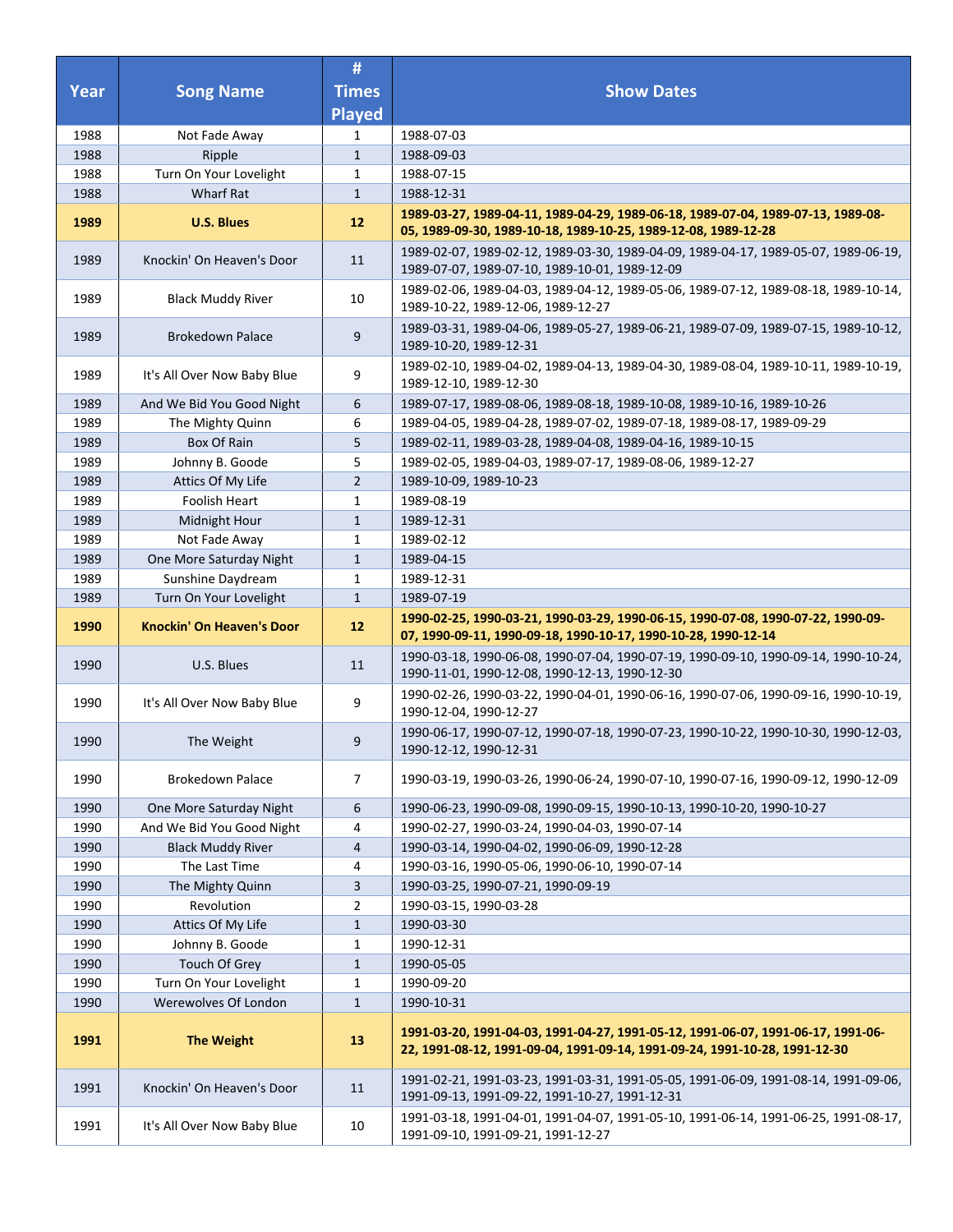| <b>Year</b> | <b>Song Name</b>              | #<br><b>Times</b><br><b>Played</b> | <b>Show Dates</b>                                                                                                                                                                                                                                                     |
|-------------|-------------------------------|------------------------------------|-----------------------------------------------------------------------------------------------------------------------------------------------------------------------------------------------------------------------------------------------------------------------|
| 1991        | U.S. Blues                    | 10                                 | 1991-02-19, 1991-03-17, 1991-03-24, 1991-04-04, 1991-05-03, 1991-06-11, 1991-08-16,<br>1991-09-05, 1991-09-17, 1991-12-28                                                                                                                                             |
| 1991        | Box Of Rain                   | 7                                  | 1991-03-21, 1991-03-27, 1991-04-28, 1991-06-06, 1991-06-16, 1991-06-28, 1991-09-12                                                                                                                                                                                    |
| 1991        | <b>Brokedown Palace</b>       | 7                                  | 1991-03-29, 1991-04-09, 1991-06-12, 1991-06-20, 1991-08-18, 1991-09-18, 1991-09-26                                                                                                                                                                                    |
| 1991        | The Mighty Quinn              | 7                                  | 1991-02-20, 1991-04-05, 1991-05-11, 1991-06-19, 1991-09-09, 1991-09-25, 1991-10-30                                                                                                                                                                                    |
| 1991        | Johnny B. Goode               | $\overline{2}$                     | 1991-04-08, 1991-09-16                                                                                                                                                                                                                                                |
| 1991        | Touch Of Grey                 | 2                                  | 1991-05-04, 1991-11-03                                                                                                                                                                                                                                                |
| 1991        | Turn On Your Lovelight        | $\overline{2}$                     | 1991-03-25, 1991-09-20                                                                                                                                                                                                                                                |
| 1991        | And We Bid You Good Night     | 1                                  | 1991-09-26                                                                                                                                                                                                                                                            |
| 1991        | Around And Around             | $\mathbf{1}$                       | 1991-06-24                                                                                                                                                                                                                                                            |
| 1991        | Attics Of My Life             | 1                                  | 1991-09-08                                                                                                                                                                                                                                                            |
| 1991        | <b>Black Muddy River</b>      | $\mathbf{1}$                       | 1991-08-13                                                                                                                                                                                                                                                            |
| 1991        | Forever Young                 | 1                                  | 1991-11-03                                                                                                                                                                                                                                                            |
| 1991        | One More Saturday Night       | $\mathbf{1}$                       | 1991-06-01                                                                                                                                                                                                                                                            |
| 1991        | <b>Terrapin Station</b>       | 1                                  | 1991-03-28                                                                                                                                                                                                                                                            |
| 1991        | Werewolves Of London          | $\mathbf{1}$                       | 1991-10-31                                                                                                                                                                                                                                                            |
| 1992        | <b>Baba O'Riley</b>           | 8                                  | 1992-05-19, 1992-05-25, 1992-05-31, 1992-06-06, 1992-06-14, 1992-06-20, 1992-07-<br>01, 1992-12-17                                                                                                                                                                    |
| 1992        | The Weight                    | 8                                  | 1992-03-01, 1992-03-06, 1992-03-17, 1992-03-24, 1992-05-29, 1992-06-26, 1992-12-05,<br>1992-12-13                                                                                                                                                                     |
| 1992        | <b>Tomorrow Never Knows</b>   | 8                                  | 1992-05-19, 1992-05-25, 1992-05-31, 1992-06-06, 1992-06-14, 1992-06-20, 1992-07-01,<br>1992-12-17                                                                                                                                                                     |
| 1992        | U.S. Blues                    | 7                                  | 1992-02-22, 1992-03-05, 1992-03-20, 1992-05-20, 1992-06-08, 1992-06-17, 1992-12-11                                                                                                                                                                                    |
| 1992        | <b>Brokedown Palace</b>       | 6                                  | 1992-03-03, 1992-03-18, 1992-06-09, 1992-06-23, 1992-06-29, 1992-12-06                                                                                                                                                                                                |
| 1992        | Knockin' On Heaven's Door     | 6                                  | 1992-03-02, 1992-03-11, 1992-05-23, 1992-05-30, 1992-06-15, 1992-06-22                                                                                                                                                                                                |
| 1992        | Gloria                        | 4                                  | 1992-03-23, 1992-05-21, 1992-06-25, 1992-12-03                                                                                                                                                                                                                        |
| 1992        | <b>Box Of Rain</b>            | 3                                  | 1992-02-23, 1992-03-13, 1992-03-21                                                                                                                                                                                                                                    |
| 1992        | The Mighty Quinn              | 3                                  | 1992-02-24, 1992-03-08, 1992-06-11                                                                                                                                                                                                                                    |
| 1992        | Casey Jones                   | $\mathbf 2$                        | 1992-06-28, 1992-12-16                                                                                                                                                                                                                                                |
| 1992        | Johnny B. Goode               | 2                                  | 1992-03-16, 1992-05-24                                                                                                                                                                                                                                                |
| 1992        | Rain                          | $\overline{2}$                     | 1992-12-02, 1992-12-12                                                                                                                                                                                                                                                |
| 1992        | Satisfaction                  | $\overline{2}$                     | 1992-03-09, 1992-06-18                                                                                                                                                                                                                                                |
| 1992        | Attics Of My Life             | $\mathbf{1}$                       | 1992-06-12                                                                                                                                                                                                                                                            |
| 1992        | It's All Over Now Baby Blue   | $\mathbf{1}$                       | 1992-03-12                                                                                                                                                                                                                                                            |
| 1993        | I Fought The Law              | 21                                 | 1993-03-14, 1993-03-18, 1993-03-22, 1993-03-27, 1993-03-31, 1993-05-14, 1993-05-<br>22, 1993-06-08, 1993-06-13, 1993-06-16, 1993-06-21, 1993-08-21, 1993-08-27, 1993-<br>09-09, 1993-09-13, 1993-09-17, 1993-09-22, 1993-09-25, 1993-12-08, 1993-12-12,<br>1993-12-17 |
| 1993        | Liberty                       | 16                                 | 1993-03-11, 1993-03-20, 1993-03-29, 1993-04-04, 1993-05-26, 1993-06-06, 1993-06-09,<br>1993-06-18, 1993-06-22, 1993-06-26, 1993-08-22, 1993-09-16, 1993-09-24, 1993-09-29,<br>1993-12-09, 1993-12-13                                                                  |
| 1993        | <b>Brokedown Palace</b>       | 8                                  | 1993-02-23, 1993-04-02, 1993-05-16, 1993-06-11, 1993-09-14, 1993-09-30, 1993-12-10,<br>1993-12-19                                                                                                                                                                     |
| 1993        | Lucy In The Sky With Diamonds | 6                                  | 1993-03-17, 1993-03-24, 1993-05-15, 1993-05-23, 1993-06-23, 1993-08-25                                                                                                                                                                                                |
| 1993        | Knockin' On Heaven's Door     | 5                                  | 1993-01-24, 1993-02-22, 1993-03-09, 1993-03-28, 1993-09-12                                                                                                                                                                                                            |
| 1993        | Rain                          | 5                                  | 1993-04-01, 1993-05-25, 1993-06-19, 1993-08-26, 1993-09-26                                                                                                                                                                                                            |
| 1993        | U.S. Blues                    | 5                                  | 1993-02-21, 1993-03-16, 1993-04-05, 1993-09-10, 1993-09-28                                                                                                                                                                                                            |
| 1993        | Gloria                        | 4                                  | 1993-01-26, 1993-05-27, 1993-06-15, 1993-09-18                                                                                                                                                                                                                        |
| 1993        | The Weight                    | $\overline{a}$                     | 1993-03-25, 1993-06-25, 1993-09-08, 1993-09-21                                                                                                                                                                                                                        |
| 1993        | Baba O'Riley                  | 3                                  | 1993-03-21, 1993-05-21, 1993-09-20                                                                                                                                                                                                                                    |